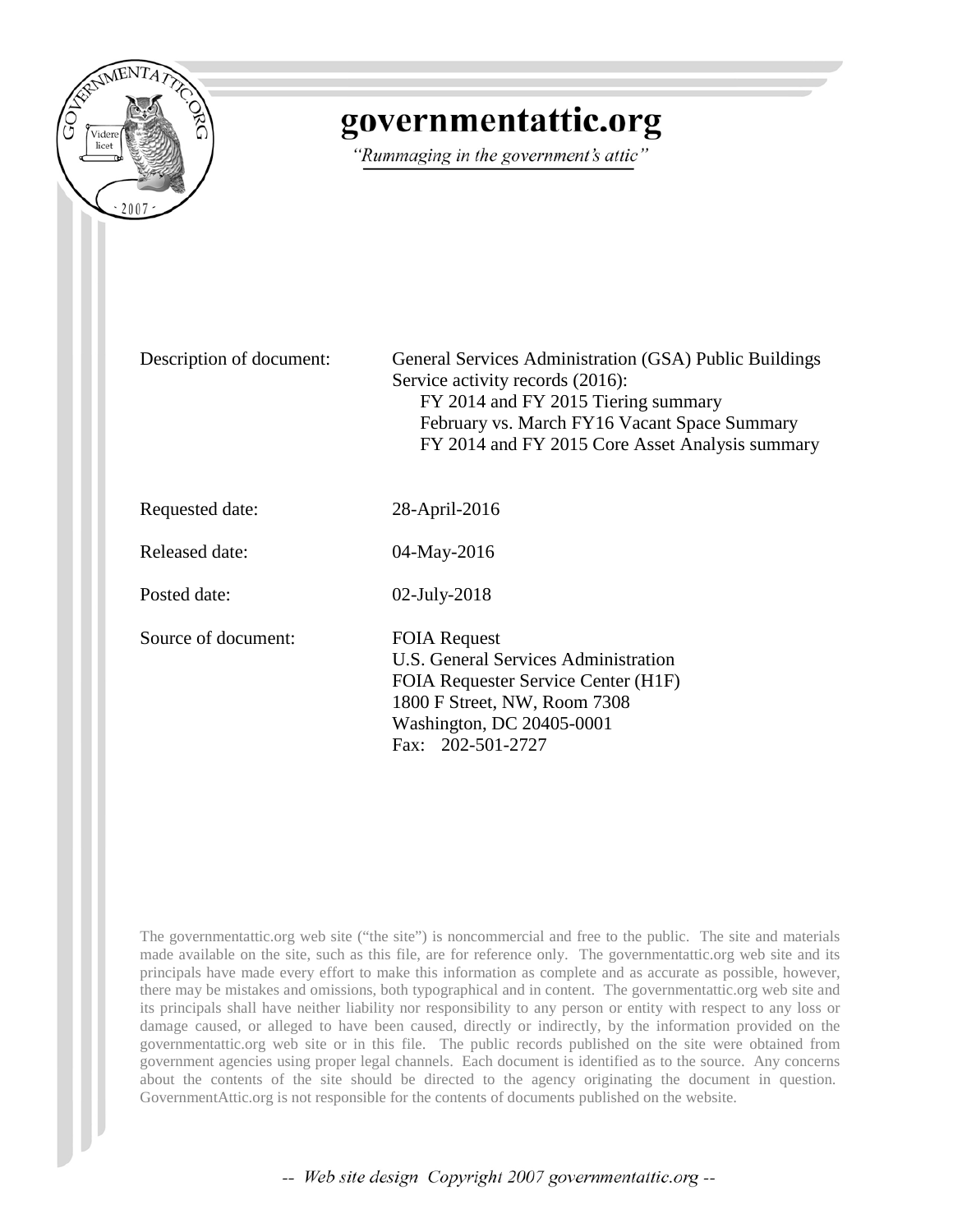

May 4, 2016

This letter is in response to your U.S. General Services Administration (GSA) Freedom of Information Act (FOIA) request (GSA-2016-000674), dated April 28, 2016, in which you requested the following:

"[a] digital/electronic copy of each of the following six (6) GSA reports associated with the Public Buildings Service activity:

- 1) FY 2015 Tiering Report
- 2) FY 2014 Tiering Report
- 3) The current Vacant Space Report
- 4) The next most recent Vacant Space Report
- 5) FY 2015 Core Asset Analysis report
- 6) FY 2014 Core Asset Analysis report"

On April 28, 2016 we sought clarification from you regarding if you would prefer the summary graphs and tables for this information, or if you would prefer the underlying data used to create the reports. Your e-mail response of April 28, 2016 indicated that, "(T)he summary graphs and tables would be sufficient."

Enclosed you will find three electronic documents responsive to your request. These documents include a document that contains the FY 2014 and **FY** 2015 Tiering summary, another document that contains the current (i.e., March 2016) and next most recent (i.e., February 2016) vacant space summary, and a final document that contains the FY 2014 and FY 2015 Core Asset Analysis summary.

This completes our action on this FOIA request. Should you have any questions, please contact Mr. Nathan Smith of the GSA Public Buildings Service Office of Portfolio Management at (202) 641-6874 or by email at nathan.smith@gsa.gov.

Sincerely,

Travis Lewis FOIA Program Manager

**Enclosures**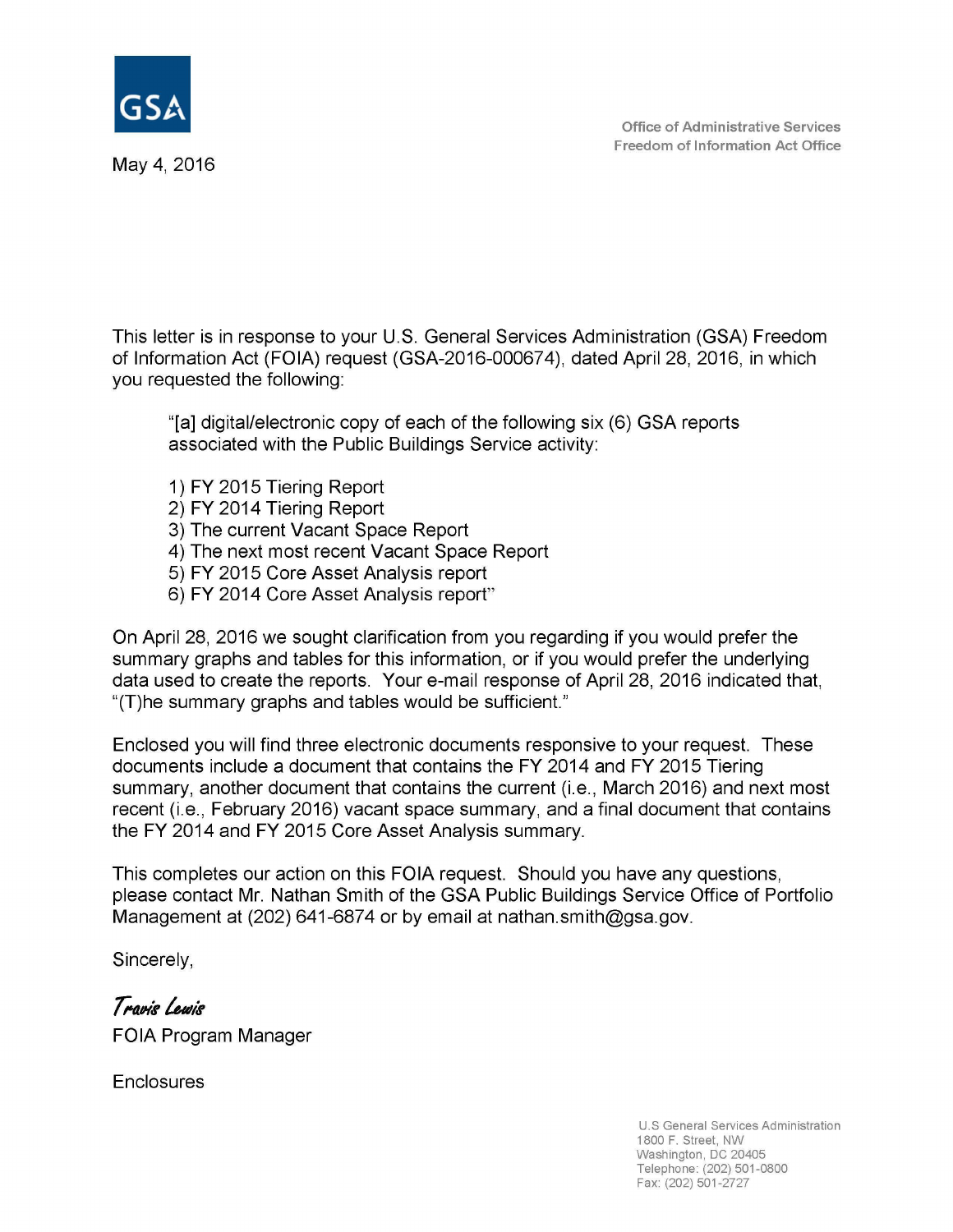|       | <b>FY15</b>      |      | <b>FY14</b> |      |
|-------|------------------|------|-------------|------|
| Tier  | # Buildings<br>% |      | # Buildings | %    |
| 1     | 801              | 47%  | 776         | 49%  |
| 2A    | 140              | 8%   | 170         | 11%  |
| 2B    | 157              | 9%   | 100         | 6%   |
| 3     | 623              | 36%  | 554         | 35%  |
| Total | 1721             | 100% | 1600        | 100% |

|       | <b>FY15</b> |      | <b>FY14</b> |      |  |
|-------|-------------|------|-------------|------|--|
| Tier  | <b>RSF</b>  | ℅    | <b>RSF</b>  | ℅    |  |
| 1     | 87,747,237  | 47%  | 86,320,449  | 46%  |  |
| 2A    | 20,495,697  | 11%  | 28,183,198  | 15%  |  |
| 2B    | 20,715,295  | 11%  | 14,354,484  | 8%   |  |
| 3     | 56,687,042  | 31%  | 57,444,395  | 31%  |  |
| Total | 185,645,270 | 100% | 186,302,527 | 100% |  |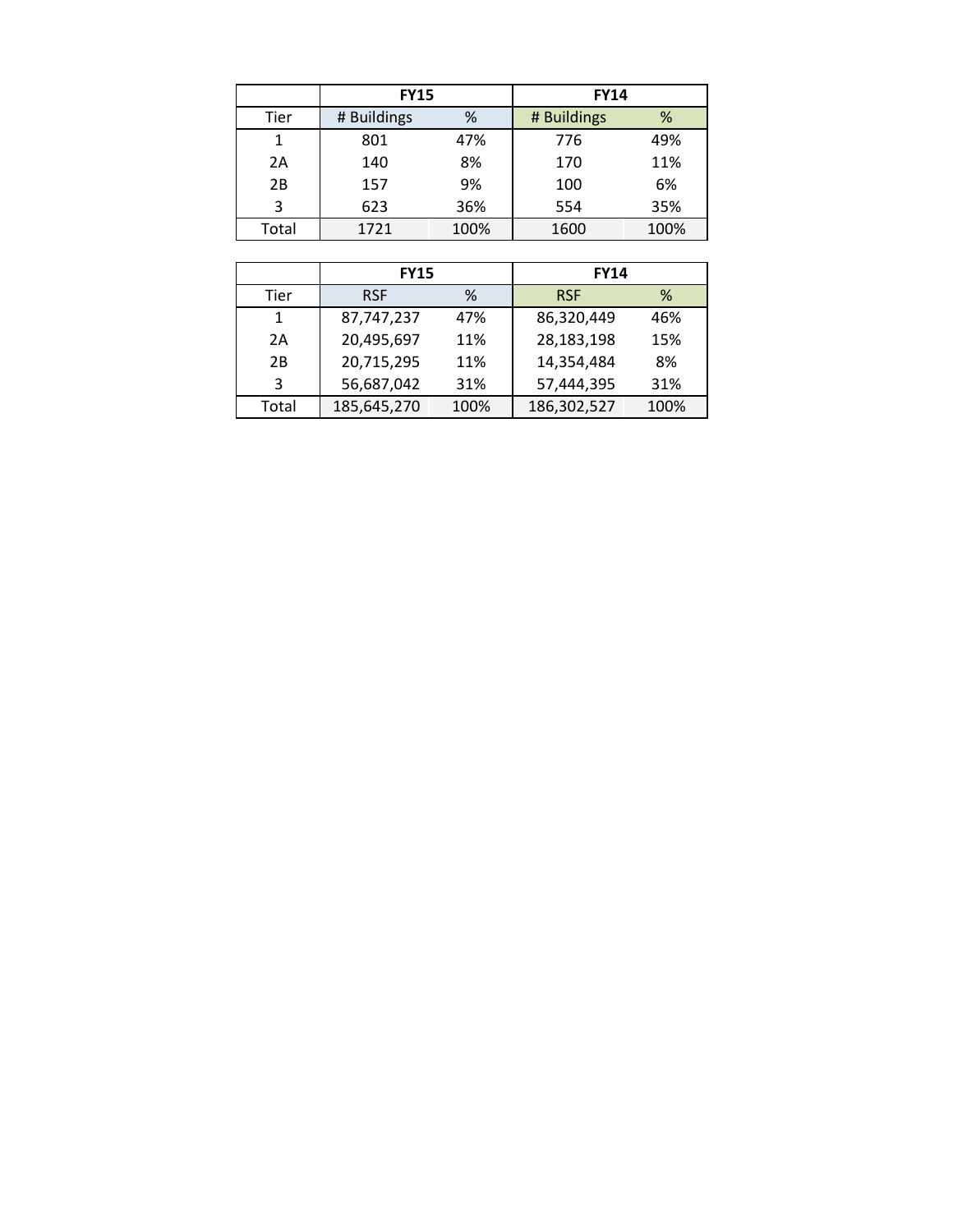